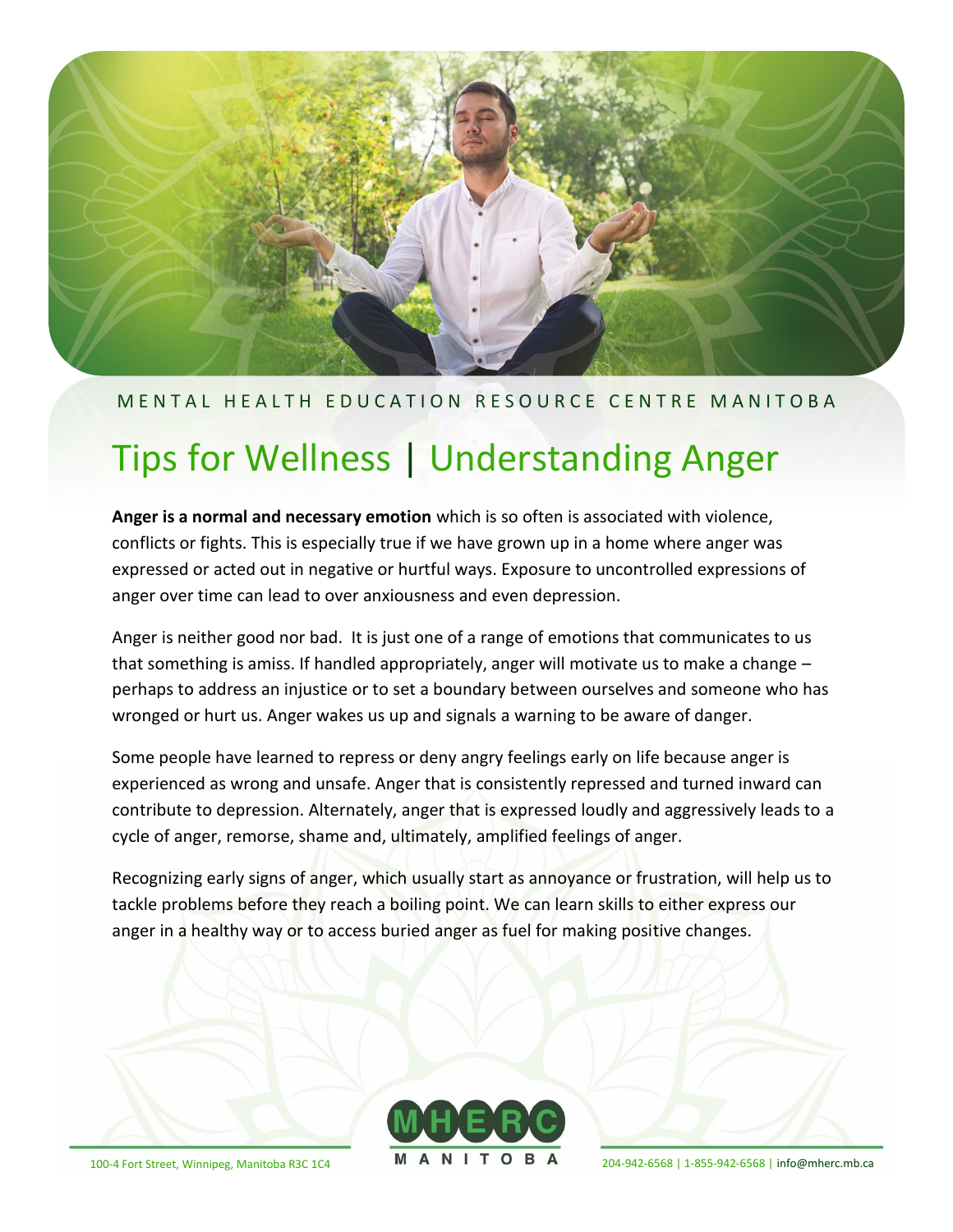# **Physical Symptoms of Anger May Include:**

- Increased heart rate, blood pressure and adrenalin production
- Breathing faster, pounding heart, hot, flushed face, and headache
- Tensing of the shoulders, hands, jaw or stomach

## **Understanding Your Anger:**

It is helpful to understand the reasons why you are angry. Perhaps as a child it seemed normal when others were violent. Some people who have experienced trauma or high stress may become angry more quickly. Others may not have learned to understand or express their emotions, so they use anger to cover up what they are truly feeling, such as fear or disappointment.

- Be more aware of your emotions. Is it really anger you are feeling or are you using anger to cover how you really feel?
- Let go of your need to control. Learn to listen to others with more patience and tolerance, consciously looking for agreement and compromise.
- Manage your anger triggers. Identify the people, places or situations that trigger your anger and find ways to avoid or manage them more effectively.
- Know your warning signs. Identify how your body feels anger, and look out for those early signs.
- Have a cool-down plan. Find techniques that work to cool you down quickly. Slow, deep breathing or counting, or going for a walk are some suggestions.

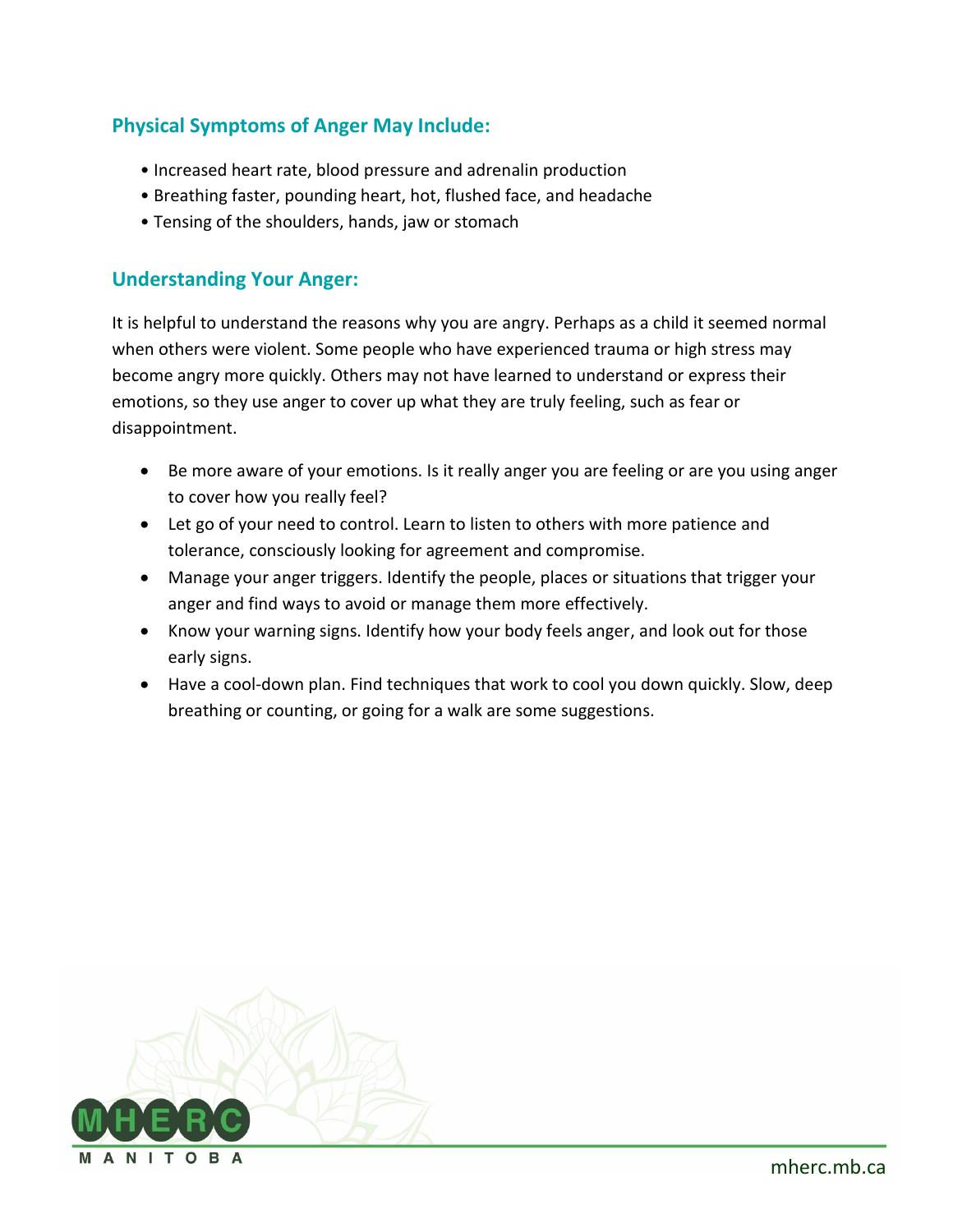# **Ten Tips for Dealing with Anger:**

### **1. Think before you speak**

In the heat of the moment, it's easy to say something you'll later regret. Take a few moments to collect your thoughts before saying anything — and allow others involved in the situation to do the same.

#### **2. Once you are calm, express your anger**

As soon as you're thinking clearly, express your frustration in an assertive but nonconfrontational way. State your concerns and needs clearly and directly, without hurting others or trying to control them.

#### **3. Get some exercise**

Physical activity can help reduce stress that can cause you to become angry. If you feel your anger escalating, go for a brisk walk or run, or spend some time doing other enjoyable physical activities.

#### **4. Take a timeout**

Timeouts aren't just for kids. Give yourself short breaks during times of the day that tend to be stressful. A few moments of quiet time might help you feel better prepared to handle what's ahead without getting irritated or angry.

#### **5. Identify possible solutions**

Instead of focusing on what made you mad, work on resolving the issue at hand. Does your child's messy room drive you crazy? Close the door. Is your partner late for dinner every night? Schedule meals later in the evening — or agree to eat on your own a few times a week. Remind yourself that anger won't fix anything and might only make it worse.

#### **6. Stick with 'I' statements**

To avoid criticizing or placing blame — which might only increase tension — use "I" statements to describe the problem. Be respectful and specific. For example, say, "I'm upset that you left the table without offering to help with the dishes" instead of "You never do any housework."

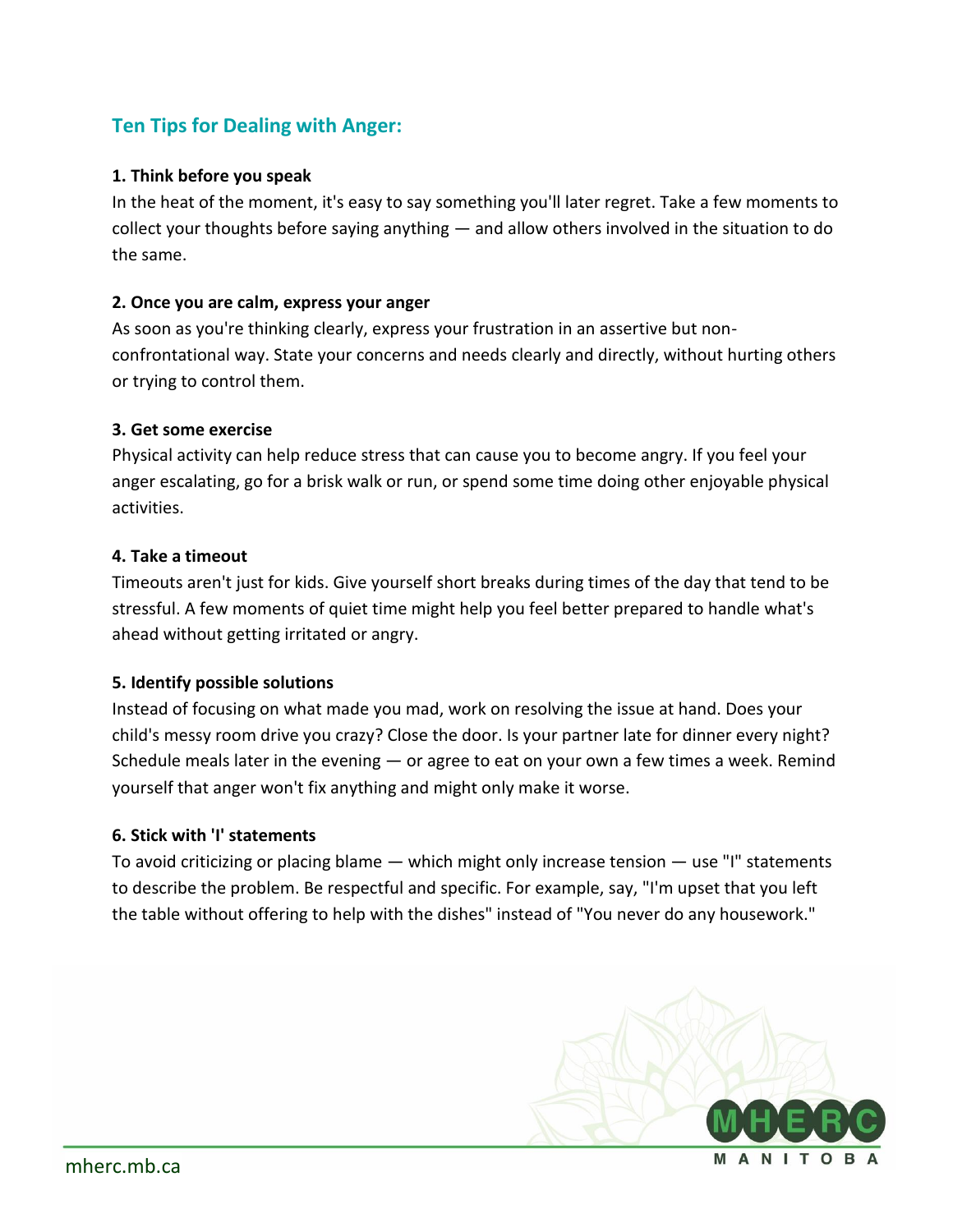#### **7. Don't hold a grudge**

Forgiveness is a powerful tool. If you allow anger and other negative feelings to crowd out positive feelings, you might find yourself swallowed up by your own bitterness or sense of injustice. But if you can forgive someone who angered you, you might both learn from the situation and strengthen your relationship.

#### **8. Use humor to release tension**

Lightening up can help diffuse tension. Use humor to help you face what's making you angry and, possibly, any unrealistic expectations you have for how things should go. Avoid sarcasm, though — it can hurt feelings and make things worse.

#### **9. Practice relaxation skills**

When your temper flares, put relaxation skills to work. Practice deep-breathing exercises, imagine a relaxing scene, or repeat a calming word or phrase, such as "Take it easy." You might also listen to music, write in a journal or do a few yoga poses — whatever it takes to encourage relaxation.

#### **10. Know when to seek help**

Learning to control anger is a challenge for everyone at times. Seek help for anger issues if your anger seems out of control, causes you to do things you regret or hurts those around you.\*

\*10 Tips: from Mayo Clinic-online <https://www.mayoclinic.org/healthy-lifestyle/adult-health/in-depth/anger-management>



ANITOBA

[mherc.mb.ca](https://www.mherc.mb.ca/)